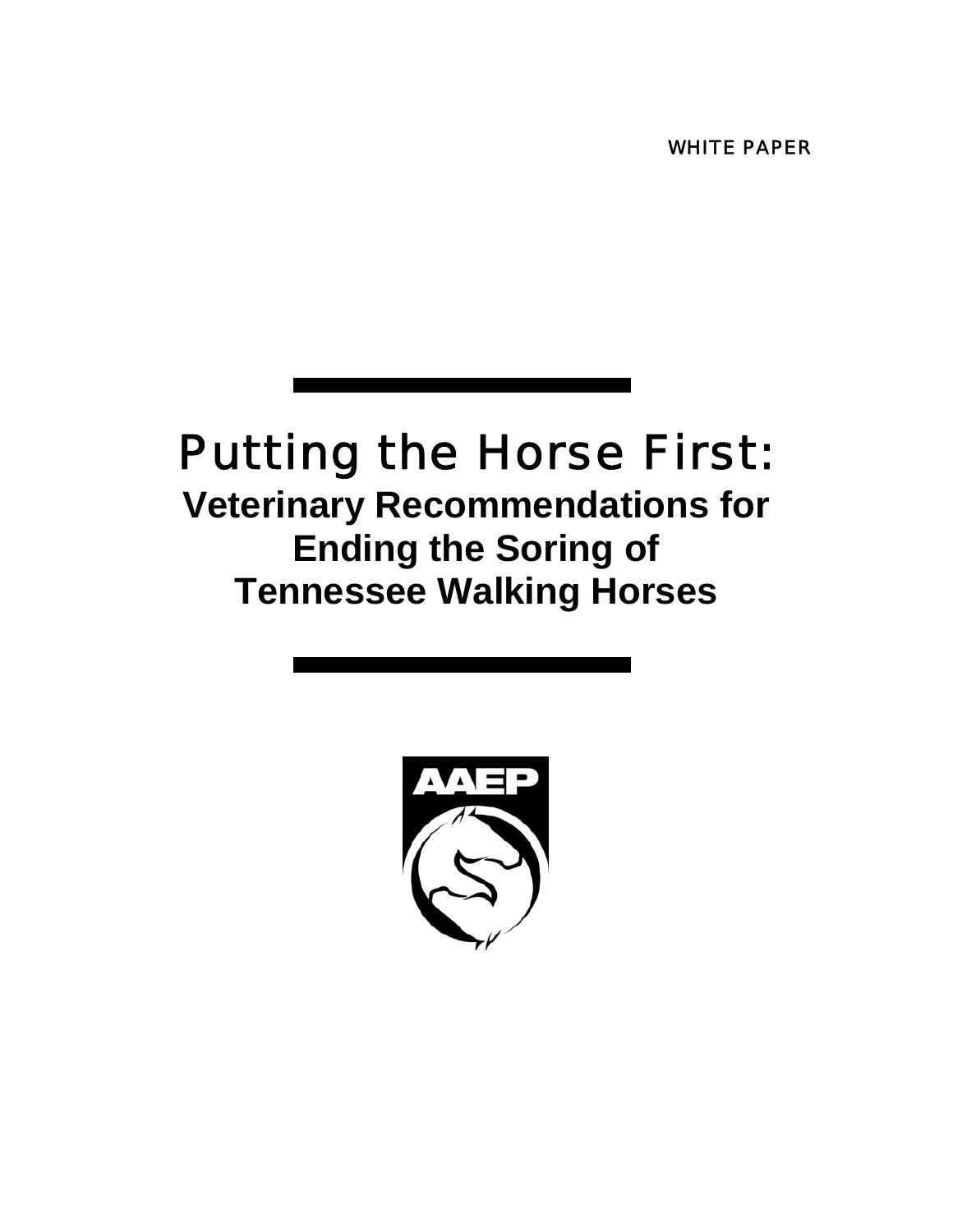s the world's largest professional organization dedicated to equine veterinary medicine, with a membership of nearly 10,000 veterinarians and veterinary  $\blacktriangle$  students who dedicate their life's work to caring for the horse, the American s the world's largest professional organization dedicated to equine veterinary<br>medicine, with a membership of nearly 10,000 veterinarians and veterinary<br>students who dedicate their life's work to caring for the horse, the offering a position statement regarding the treatment of horses. The AAEP condemns the abusive practice of 'soring' and formed the Tennessee Walking Horse Task Force in 2007 with the goal of contributing the expertise of the veterinary community to efforts that will permanently eliminate one of the most significant welfare issues affecting any equine breed or discipline.

The Task Force recognizes that any effective change in the current culture of the industry must come from within, but we genuinely hope that, with this white paper, we can provide support to those within the Tennessee Walking Horse (TWH) industry who endeavor to end the continuing abusive practices specifically prohibited by the Horse Protection Act (HPA) enacted by Congress in 1970.

## A Culture of Abuse

 $\overline{a}$ 

Soring is the practice of inflicting pain to create an extravagant and exaggerated show gait for both padded and flat-shod horses and includes but is not limited to the use of irritants; the treatment of the pastern region to remove the visible effects of irritants or scar/callus remnants resulting from previous irritants and/or action devices; pressure shoeing and excessive paring of the sole and/or frog; and any method utilized to induce pain or laminitis. Its continued practice is documented by the U.S. Department of Agriculture's (USDA) citation of 103 violations of HPA regulations during the 2007 Tennessee Walking Horse Celebration, the industry's championship event.<sup>[1](#page-1-0)</sup>

The failure of the HPA to eliminate the practice of soring can be traced to the woefully inadequate annual budget of \$500,000 allocated to the USDA to enforce these rules and regulations. In the absence of adequate governmental funding, it is incumbent upon industry participants themselves – owners, trainers, and all support personnel – to take full responsibility for developing a program which succeeds in eliminating the recognized abuses that are at the core of the problem. Continued reliance on the use of traditional techniques dependant upon the subjective response of the horse would appear a wasted effort and funding for the development of objective methodology for use by qualified veterinary inspectors must be provided.

<span id="page-1-0"></span><sup>&</sup>lt;sup>1</sup> USDA Veterinary Medical Officer Horse Protection Show Report for 2007.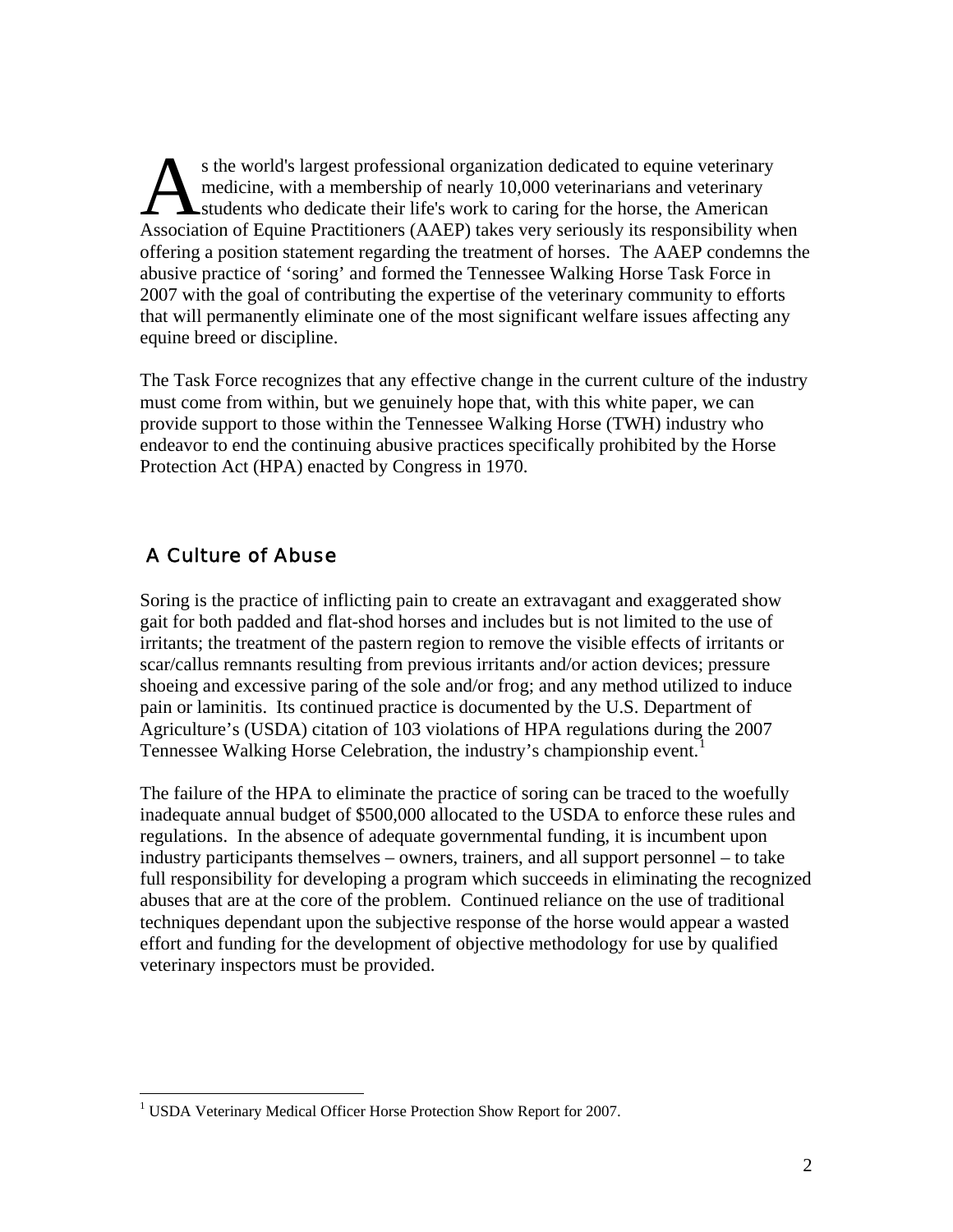## Improved Methods of Evaluation

Because the HPA has been in effect since 1970, no scarring, calluses or other skin conditions indicative of treatments directed at increasing sensitivity should be present in horses currently in competition and none should be tolerated. Likewise, no efforts to mask such treatments should be tolerated. The Task Force recommends the following specific objective methods for evaluation of the horses both before and after each competition (class, not event) to ensure the health and welfare of the equine participants:

- 1. Immediate institution of drug testing (plasma, serum and cutaneous swabs) based on the methodology and regulations established by the United States Equestrian Federation (USEF).
- 2. Prohibition of any medical treatments or syringes, therapeutic or otherwise, by any personnel in the make-up ring prior to each class, an area which should be supervised by trained stewards known to be otherwise uninvolved in the Walking Horse industry.
	- a. Limitations on the number of individuals and equipment which may accompany the horse into the make-up ring.
		- i. Forbid the use of any devices utilized to tighten the bands which secure the 'packages.' (Packages are defined as the pads and shoe.)
- 3. In recognition of the fact that many acts associated with soring occur in the stabling areas of the show grounds, it is recommended that security personnel and supervising inspectors be present in these areas 24 hours each day of the competition to ensure that no violations of the HPA occur.
- 4. Physical inspection, by a veterinarian, of the horses prior to entering the ring to include:
	- a. Visual inspection of the limbs and shoes.
	- b. Removal of saddles/girths to check for pain-inducing objects.
	- c. Thermographic screening of the limbs to assist in defining specific anatomical areas requiring additional clinical examination and/or surface swabbing to detect forbidden substances.
	- d. Palpation of the limbs including:
		- i. Routine evaluation of the limbs.
		- ii. Assessment of digital pulses.
		- iii. Critical assessment of specific areas suggested to be abnormal on thermographic examination.
	- e. Swabbing of the limbs for foreign substance testing.
		- i. Areas determined to exhibit an abnormal thermographic pattern should be included in the testing.
	- f. Examination of the horses in a standard pattern at a walk and extended walk, on a loose rein, in hand and under tack.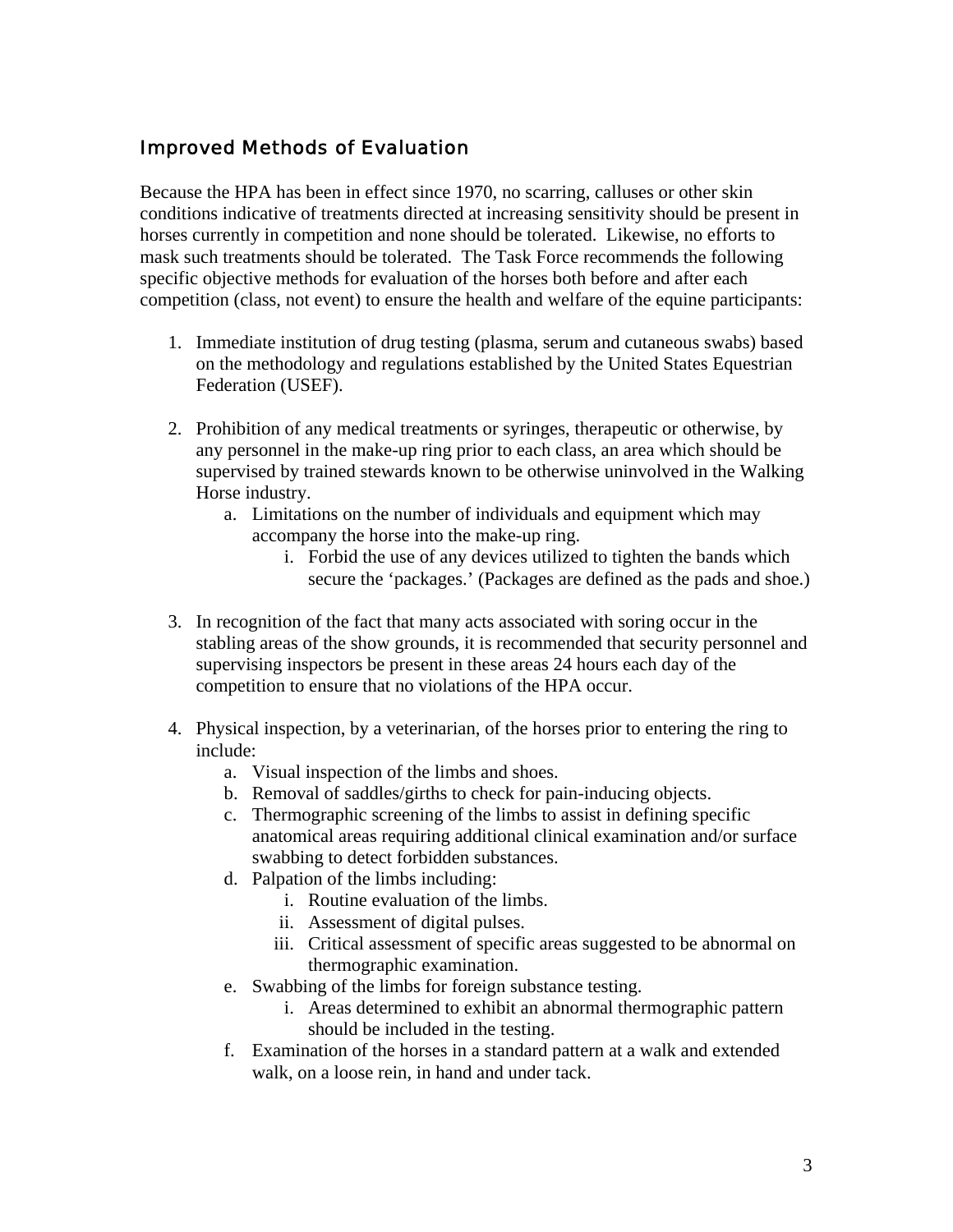- 5. Observation by qualified veterinarians of the horses during competition for lameness while at work.
- 6. Re-examination of selected horses as they exit the ring (with horses held in the make-up ring while examinations are completed) to include:
	- a. Thermographic re-examination.
	- b. Removal of both front shoes of randomly selected horses or horses with abnormal thermographic patterns:
		- i. Visual and hoof tester examination of unshod feet for evidence of methods directed at inducing pain, such as pressure devices and excessive paring of the sole and frog.
		- ii. Weighing of shoes (flat-shod horses) or shoes and package (padded horses).
	- c. Digital radiographs of the feet, in randomly selected horses or horses found to have any physical or thermographic abnormalities, to detect:
		- i. Laminitis, acute or chronic, as manifested by either rotation of the third phalanx or sinking of the bony column within the hoof capsule.
		- ii. Sole thickness.
	- d. Drug testing including both plasma and urine for the presence of prohibited substances.
	- e. Swabbing of the limbs for foreign substance testing utilizing current standard methodology.
		- i. Areas determined to exhibit an abnormal thermographic pattern should be included in the testing.

#### Implementation

Drug testing can be implemented in similar fashion to that utilized by the USEF, with contract veterinarians responsible for collecting and submitting samples to the testing laboratory. The enforcement of the screening methods outlined above will necessitate the training of a corps of veterinarians, known to be independent of the TWH industry and certified by an organization created solely for the enforcement of regulations governing competitions. The Task Force suggests that the staff of Veterinary Medical Officers (VMOs) be utilized to supervise the inspection of the horses by this corps of trained veterinarians and to impose sanctions for violations. Training of both the VMOs and this additional corps of veterinarians must include more objective measures of detection such as thermography and digital radiography. Every event should be required to have veterinarians on duty during the hours of competition who, in addition to providing emergency medical treatment, could assist in these evaluations.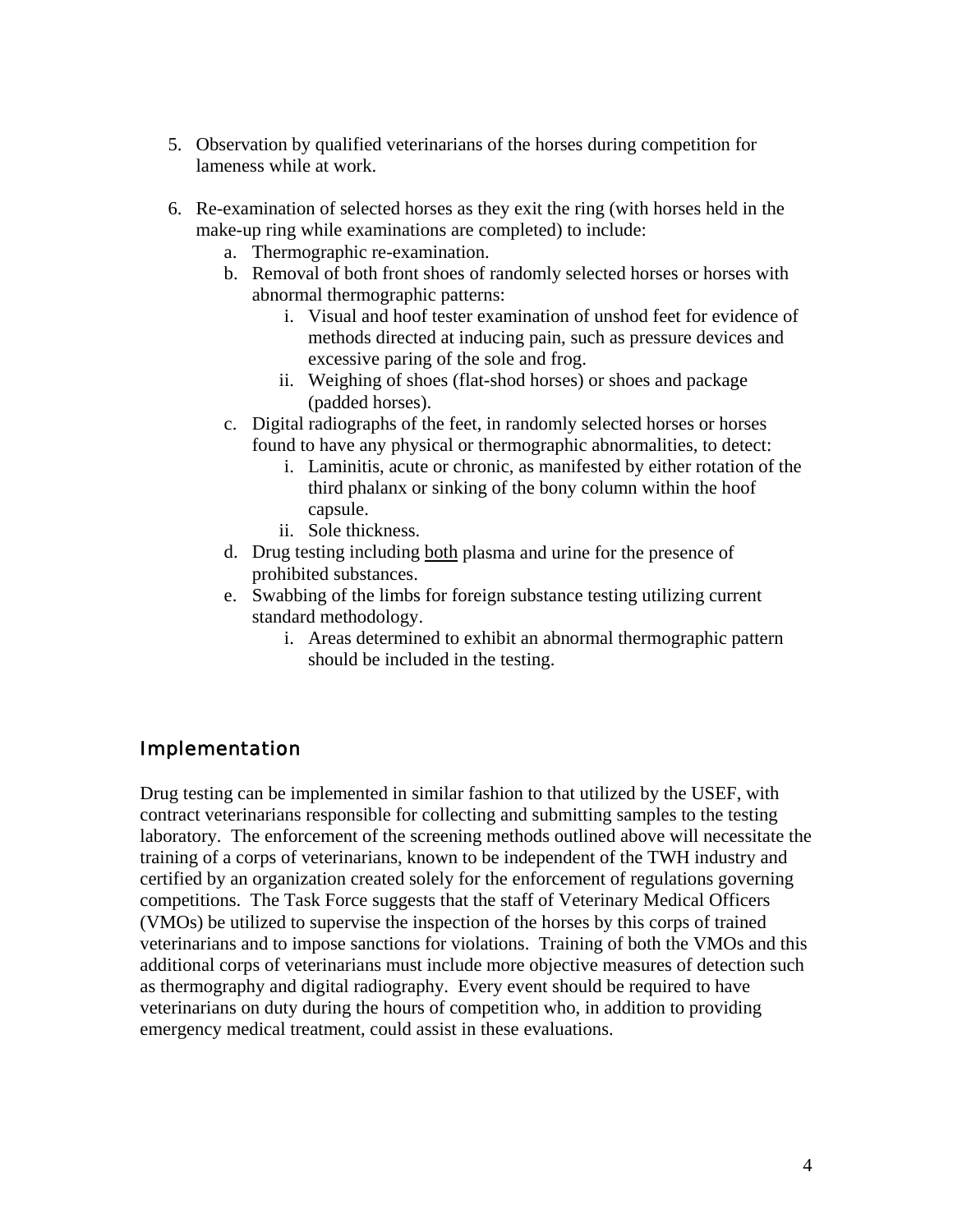The Designated Qualified Persons (DQP) Program should be abolished since the acknowledged conflicts of interest which involve many of them cannot be reasonably resolved, and these individuals should be excluded from the regulatory process. The current duties of the program should be assumed by qualified veterinarians.

Many of the above recommendations will require significant financial resources to implement; however, if the industry is serious in its intention to end this cruel and inhumane practice and restore the reputation of its breed and the integrity of its leadership, funding must be provided. The expense of these measures must be borne by the TWH industry.

#### The Importance of Additional Research

The AAEP believes in and supports equine research. More research is needed to improve the methods of detection of soring. The Task Force recommends that additional research be developed in the following areas:

- 1. Establishment of objective methods to detect soring in order to eliminate the current practice of conditioning horses to tolerate pressure applied to the distal limb.
	- a. Thermography
		- i. Confirm the consistent thermographic patterns of normal TWHs with double blind, placebo-controlled studies.
		- ii. Confirm, with double blind, placebo-controlled studies, the consistent thermographic patterns associated with soring reported by Nelson and Osheim, 1975; Purohit, 1978-1983; and Turner, 1981 and 1986.
			- 1. Areas of increased temperature (circulation).
			- 2. Areas of decreased temperature associated with topical applications.
		- iii. Determine if thermographic patterns consistent with pressure shoeing are demonstrable.
	- b. Digital Radiographic Assessment of TWHs to determine:
		- i. The normal configuration of the TWH digit including thickness and radiopacity of sole.
		- ii. Hoof capsule distortions.
		- iii. Presence of laminitis either rotation or sinking.
		- iv. Identify which foreign materials may be visualized between the shoe and sole, resulting in inappropriate sole pressure, and within the package, resulting in excess weight.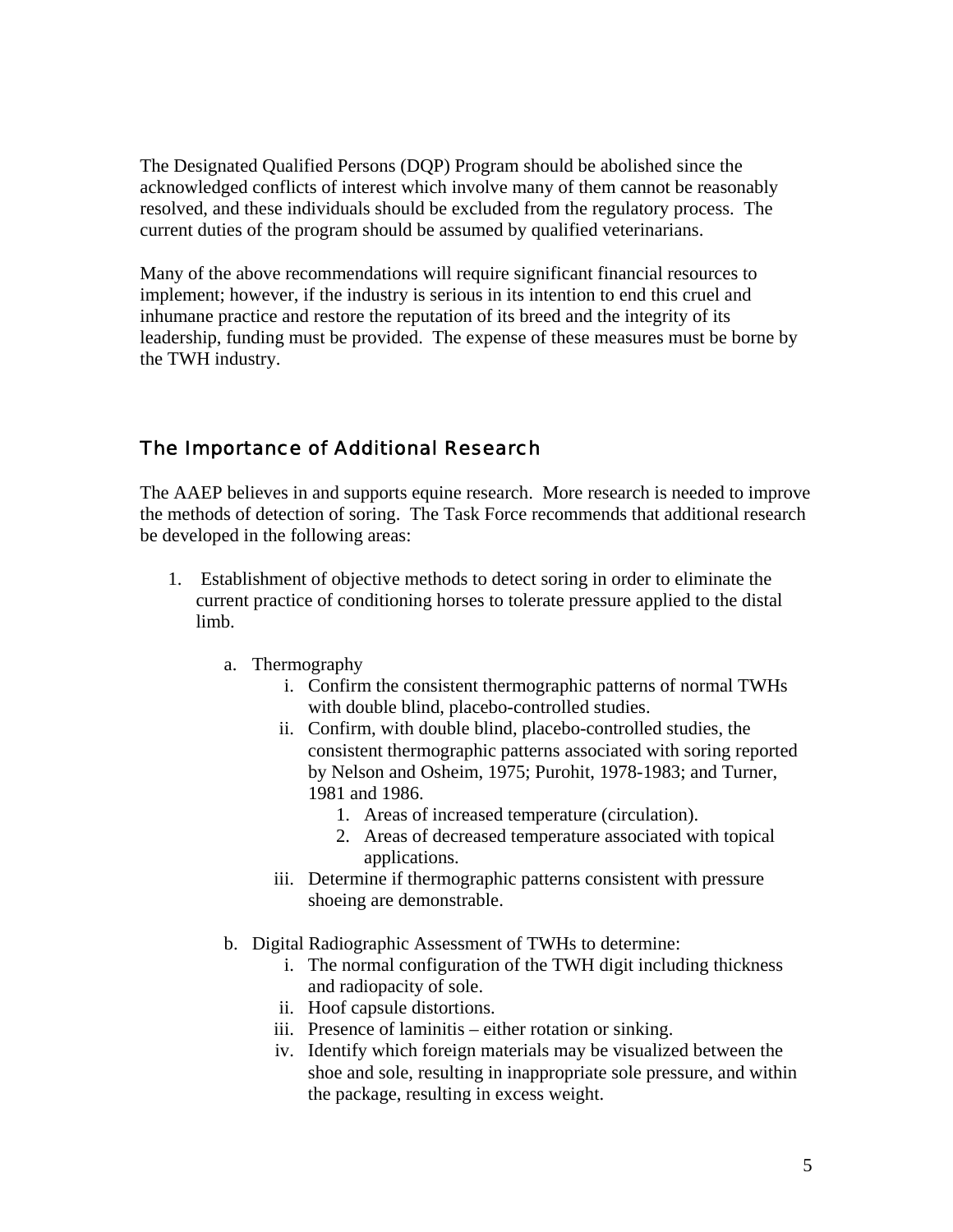- 2. Determine the effect of shoeing alone and shoeing plus chains of variable weights in the development of pastern irritation and scarring on both young and mature TWHs.
	- a. Evaluate the necessity of the use of lubricants with chains.

Furthermore, the AAEP stands ready to participate in developing independent research protocols and in soliciting proposals for projects through the AAEP Foundation. Independent funding sources from within the TWH industry will need to be identified.

## Putting the Horse First

In comparison to other equine breed and discipline associations with which the AAEP is familiar, the TWH industry has several glaring differences which contribute to the difficulty of achieving the goal of eliminating soring. In conclusion, the AAEP recognizes that it has no regulatory authority over the TWH industry but offers on behalf of the horse these recommendations regarding governance structure, uniform regulations and judging standards:

1. Establishment of a single organization that has governance responsibilities for the industry is critical for the effective resolution of conflict and the establishment and enforcement of uniform standards and regulations. The current arrangement of multiple Horse Industry Organizations (HIOs) fails to accomplish this vital need and has resulted in competing interests.

The USEF could serve as a model for such an organization, with fees collected from members and competitors to fund the organization, the regulatory personnel (veterinarians and stewards) and the drugs and medication testing program (systemic and topical).

2. The adoption and strict enforcement of meaningful uniform standards and regulations, combined with more stringent penalties, are the cornerstones of establishing fair and humane competitions. Penalties should be much more severe and consequential to owners, trainers and other support personnel than in the past. Lifetime disqualification of horses found not to be in compliance would penalize trainers and owners to a degree likely to mitigate against a second infraction.We believe that owners are the only individuals who can bring adequate pressure to bear on each other and their trainers to eliminate these intolerable abuses.